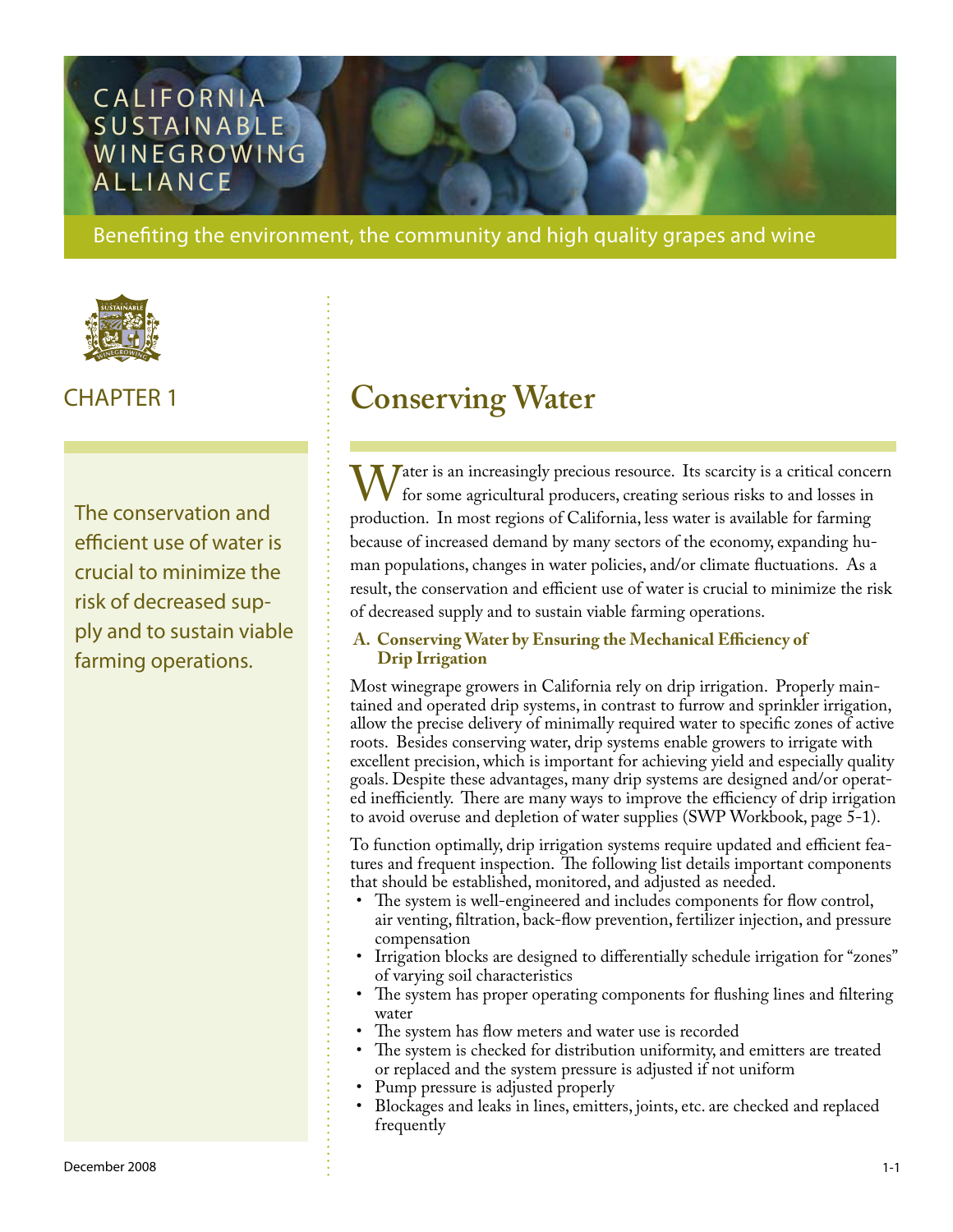Regular maintenance of the components of irrigation and pumping systems is crucial to maximize efficiency and minimize water losses.

Water is used according to monitoring/water needs, using Regulated Deficit Irrigation or similar method •

**Preventive Maintenance:** Regular maintenance of the components of irrigation and pumping systems is crucial to maximize efficiency and minimize water losses. The following schedule in **Table 1.1** has been recommended by experts (Susan Rathbun, Cal-West Rain, 2008).

#### **Table 1.1: Preventive Maintenance Schedule**

| <b>Inspection Item</b>                    | Startup | Daily |   | Weekly Biweekly | Month-<br>ly | Winter-<br>ization |
|-------------------------------------------|---------|-------|---|-----------------|--------------|--------------------|
| Cleaning filters                          |         | X     |   |                 |              |                    |
| Read flow meter                           | X       | X     |   |                 |              |                    |
| Check field<br>pressures                  | X       |       | X |                 |              |                    |
| Riser hose<br>screens                     | X       |       | X |                 |              |                    |
| Flush hose<br>lateral                     |         |       |   | X               |              |                    |
| Flush mains                               |         |       |   |                 | X            |                    |
| Inspect emitters                          |         |       |   |                 | X            |                    |
| Inspect valves/<br>pressure<br>regulators | X       |       |   |                 | X            |                    |
| Inspect chemical<br>injection system      | X       | X     |   |                 |              |                    |
| Pumping plant                             | X       | X     |   |                 |              | X                  |
| Irrigation<br>controller                  |         |       |   |                 | X            | X                  |
| Filter<br>winterization                   |         |       |   |                 |              | X                  |

NOTE: Always have the manufacturer's maintenance and operation manuals available and follow recommendations.

#### **B. Conserving Water through Layout, Rootstock Choice, and Regional Variation**

Water conservation should be considered when vineyards are designed. Where appropriate, plant vines close together (3-4 feet) within the row on low- to moderate-vigor rootstocks, such as 420A, 3309C and 101-14. This will increase the root exploration of the soils and reduce the water demand on each vine's root system. Keep in mind, however, that close planting on high-vigor prone soils is not advisable. Avoid high-vigor, drought-prone rootstocks, such as 5C, 5BB, SO4 and O39-16. On the other hand, high-vigor, drought-tolerant rootstocks such as 110R and 140Ru can be counterproductive, except on very poor (i.e. shallow, low fertility) soils. On deeper, more fertile soils, wider vine spacing may be used, but low or moderate-vigor rootstocks are recommended. Very deep soils may need little or no irrigation after vines reach mature stages of development. Shallow soils generally refer to soils from 10 to 24 inches deep, and deep soils are generally greater than 28 inches; however, the available water holding capacity in the soils, whether shallow or deep, may also be a significant factor affecting water needs. (Glenn McGourty, UCCE, personal communication, 2008).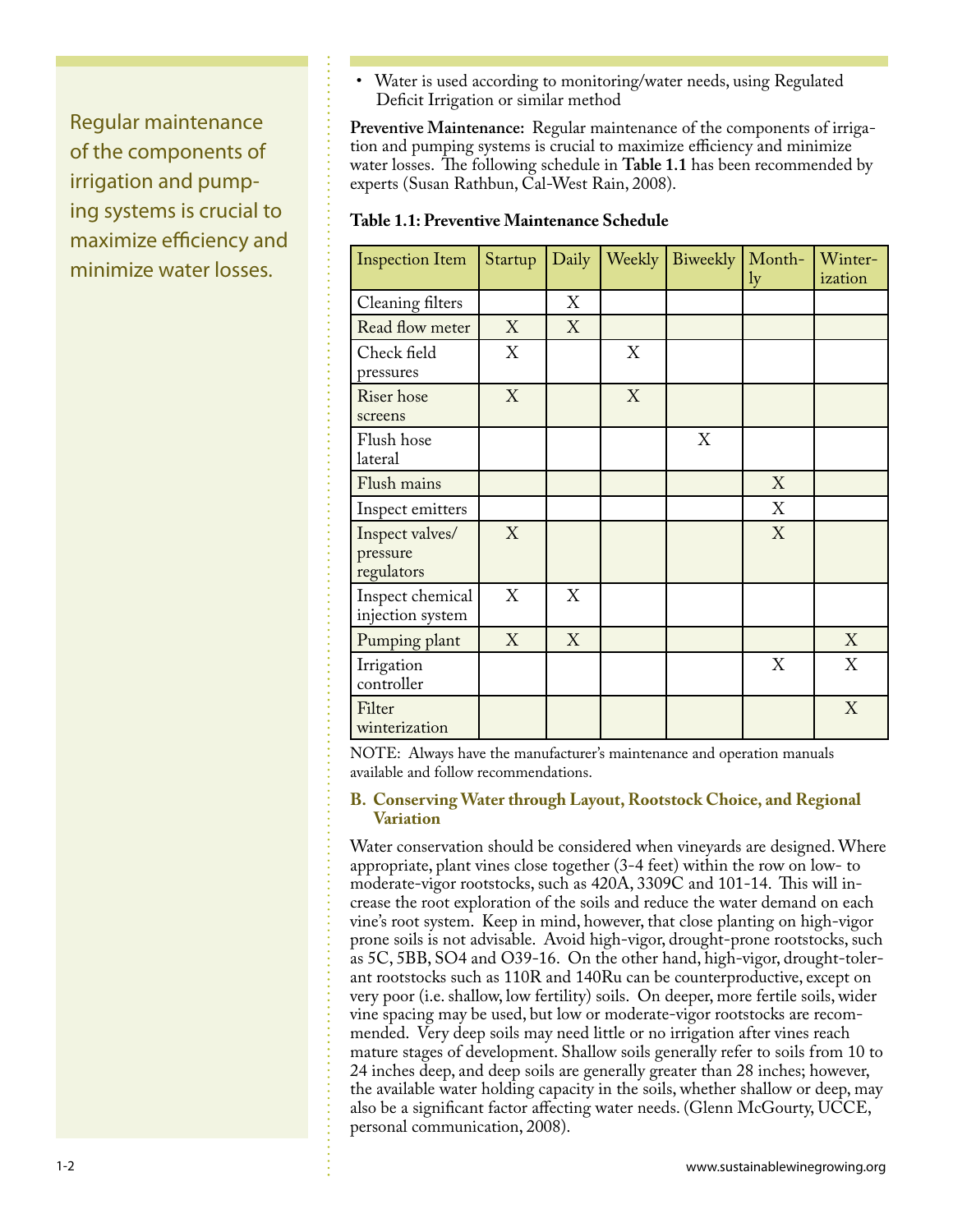The amount of season-long irrigation applied to California coastal vineyards ranges from none (dry-farmed) to about 8 (North Coast) and 12 (Central Coast) acre-inches per acre. On average, North Coast vineyards are irrigated with approximately 4 inches. About 2-4 additional inches are required for the Central Coast because of less winter rainfall. Growers irrigating with over 4 inches on the North Coast or 6 inches on the Central Coast can likely safely reduce irrigation by 1-2 inches. Likewise, North Coast growers irrigating with over 7 inches or Central Coast growers irrigating with over 9 inches probably can reduce rates by 2-3 inches without adverse consequences. Central Valley vineyards generally require more irrigation, both due to the more demanding climate and to the economic necessity of higher yields. Central Valley wine grape vineyards are typically irrigated with 18 to 30 acre-inches per acre of water. Some growers in the northern Central Valley applying 18 or more inches may be able to reduce irrigation by 4-6 inches. Likewise, some growers in the southern Central Valley applying 24 or more inches may be able to reduce irrigation by 6-12 inches without detriment.

Water costs vary by region, but energy expenditures and costs to irrigate winegrapes are significant throughout California. For example, in 2007-08, energy costs for North Coast vineyards were estimated at \$8 to \$12 per acre-inch to pump from a well and another \$4 to \$7 per acre-inch to pressurize the drip irrigation system (Mark Greenspan, Advanced Viticulture, personal communication, November 2008).

Limiting unnecessary irrigation benefits growers, the public, and the environment by reducing energy use and costs, air emissions, and demand for water. Water conservation in winegrapes can provide additional benefits by decreasing expensive cultural operations and increasing fruit value. Regulated Deficit Irrigation (RDI) refers to an approach to irrigation that enables water conservation and often results in other desired effects. In vineyards, RDI means applying less than the full potential water requirement on vines, usually with a drip irrigation system, to achieve properly timed mild water stress. This approach reduces vegetative vigor and can limit (or eliminate) the need for cane cutting and/or leaf removal. It can also increase grape quality and thus market value. (For more information on RDI, see SWP Workbook, pages 5-17 to 5- 20, and [http://www.wineinstitute.org/files/DeficitIrregationMar2002.pdf.](http://www.wineinstitute.org/files/DeficitIrregationMar2002.pdf))

#### **C. Irrigation Based on Moisture Level: Tools for Monitoring Water Conditions**

Irrigation decisions should be supported by soil and vine monitoring, not calendar scheduling (Ley, 1994). Measurements of soil and vine water status help determine appropriate irrigation timing. Accordingly, soil water reserves are used first and then replenished (Prichard, et al., 2004, Zoldoske and Jorgensen, 1990). Various tools are available for measuring soil and plant water status, as summarized below. Sometimes, patterns of water status over time are more revealing than time-specific indicators. For measurements of vine water status, logs should be kept throughout the



Limiting unnecessary irrigation benefits growers, the public, and the environment by reducing energy use and costs, air emissions, and demand for water.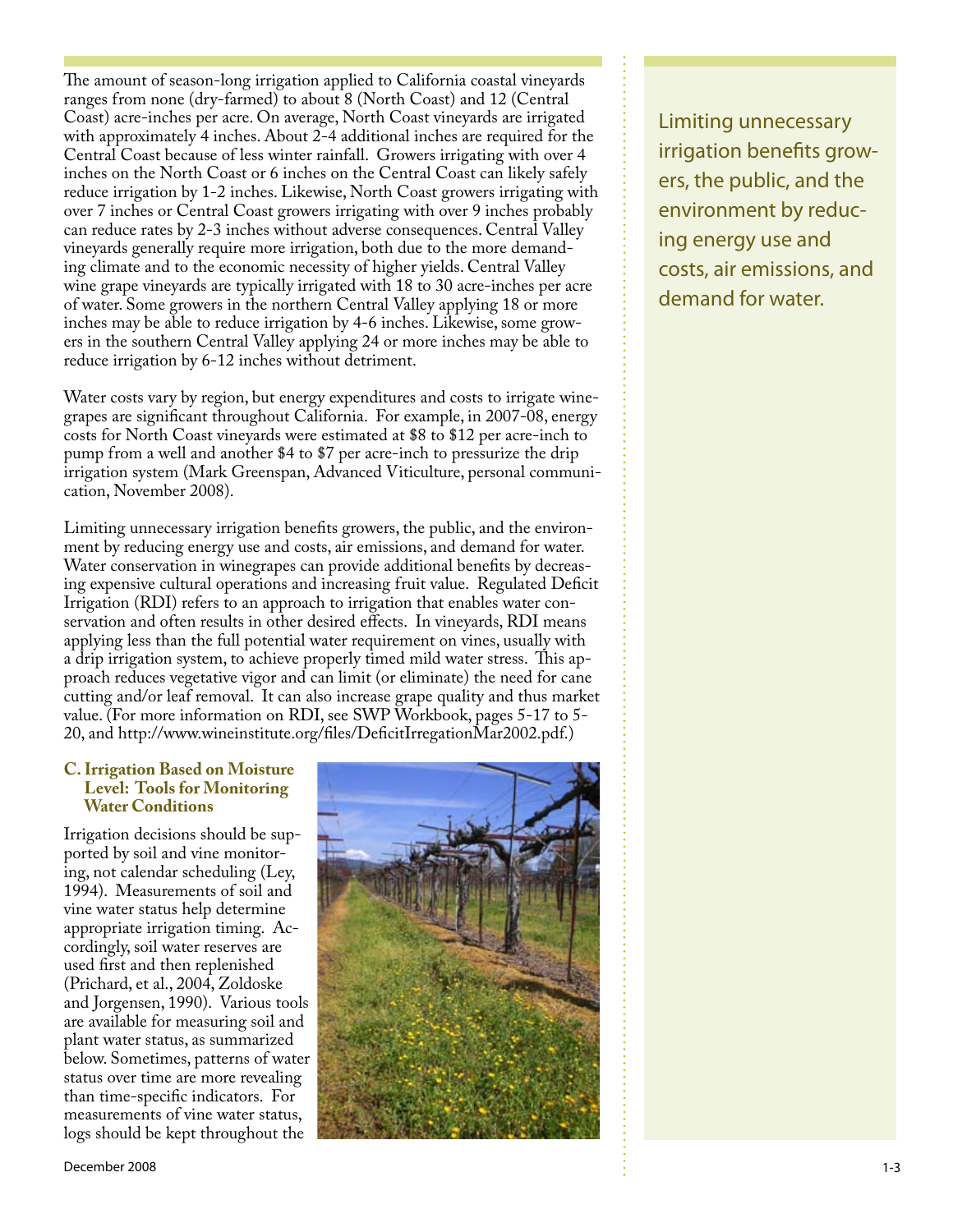### Methods to Conserve **Water**

- Mechanical efficiency of drip irrigation
- Layout, rootstock choice and regional variation
- Cover crop management
- Waiting as long as possible before starting to irrigate
- Short and frequent irrigation
- Changes in emitter spacing •
- Adjusting water volume and flow in different parts of the vineyard
- Using low-volume sprinklers and mister units for vineyard cooling during heat waves

For information on winery water conservation, see Chapter 10 of the SWP Workbook and the Comprehensive Guide to Sustainable Winery Water Management and Associated Energy (Wine Institute, 2008). season regardless of the tool(s) used. Visual indicators, especially for shoot tips during early season, should complement decisions about irrigation timing and be recorded (Greenspan, 2007).

Note that water status measurements, either soil-based or plant-based, do not provide sufficient information to determine irrigation schedules. Rather, growers should use the soil and plant water status measurements as feedback as to whether they are irrigating excessively or insufficiently. **Table 1.2** lists several types of soil and plant water status measurement tools. New technology is being developed that may enable measurements to be automatically captured and delivered electronically to the user via radio telemetry or internet.

**Table 1.2: Tools for Monitoring Water/Moisture Conditions in Vineyards**

| Tool or<br>Method                                      | Function                                                                                                           | Est. 2008<br><b>Purchase Price</b><br>(per tool)                 | Comments: Pro & Con                                                                                                                                                                                                                         |  |  |  |
|--------------------------------------------------------|--------------------------------------------------------------------------------------------------------------------|------------------------------------------------------------------|---------------------------------------------------------------------------------------------------------------------------------------------------------------------------------------------------------------------------------------------|--|--|--|
| Soil Measurement Tools                                 |                                                                                                                    |                                                                  |                                                                                                                                                                                                                                             |  |  |  |
| Moisture<br>Block                                      | Measures soil water<br>potential                                                                                   | \$50 per sensor<br>plus logging /<br>telemetry costs             | Inexpensive and may be moni-<br>tored continuously. Requires good<br>soil contact.                                                                                                                                                          |  |  |  |
| Tensiometer                                            | Measures soil water<br>potential                                                                                   | \$200                                                            | In expensive technology, but<br>requires much maintenance and is<br>not effective in the drier soil range.                                                                                                                                  |  |  |  |
| TDR, Dielec-<br>tric, sensors-<br>permanent            | Measures soil water<br>content                                                                                     | \$100-\$300 per<br>sensor plus log-<br>ging / telemetry<br>čosťs | Some require no soil contact.<br>May be monitored continuously.<br>Higher sensor costs.                                                                                                                                                     |  |  |  |
| Dielectric<br>(capacitance)<br>$s$ ensor –<br>portable | Measures soil water<br>content                                                                                     | \$6,000                                                          | Less expensive and not regulated<br>like neutron probe, but can be<br>measured only occasionally.                                                                                                                                           |  |  |  |
| Neutron<br>Probe                                       | Measures soil water<br>content                                                                                     | \$10,000                                                         | Large measurement volume for<br>very good representation, but<br>can practically be measured only<br>occasionally and safety regulations<br>are strict.                                                                                     |  |  |  |
| <b>Vine Measurement Tools</b>                          |                                                                                                                    |                                                                  |                                                                                                                                                                                                                                             |  |  |  |
| Porometer                                              | Measures vine<br>response to water<br>stress – stomatal<br>conductance                                             | \$2,500                                                          | Highly portable. Vine water<br>status is valuable information and<br>stomatal conductance is a mea-<br>surement of the vine's response to<br>stress. Instrument is more fragile<br>than the pressure chamber and<br>sample area is smaller. |  |  |  |
| Pressure<br>Chamber                                    | Measures leaf water<br>potential                                                                                   | \$2,900                                                          | Highly portable and rugged. Vine<br>water status is valuable informa-<br>tion, but leaf water potential can<br>sometimes be misleading.                                                                                                     |  |  |  |
| Other                                                  |                                                                                                                    |                                                                  |                                                                                                                                                                                                                                             |  |  |  |
| Automated<br>Weather<br>Station                        | Measures weather<br>parameters for ETo<br>and may be used to<br>log and deliver soil<br>moisture measure-<br>ments | \$2,500 to \$5,000                                               | Evapotranspiration (ETo) may be<br>used to assist irrigation schedul-<br>ing. Other useful information is<br>also provided and most vendors<br>provide soil moisture connectiv-<br>ity. Cost is high with telemetry<br>sólutions.           |  |  |  |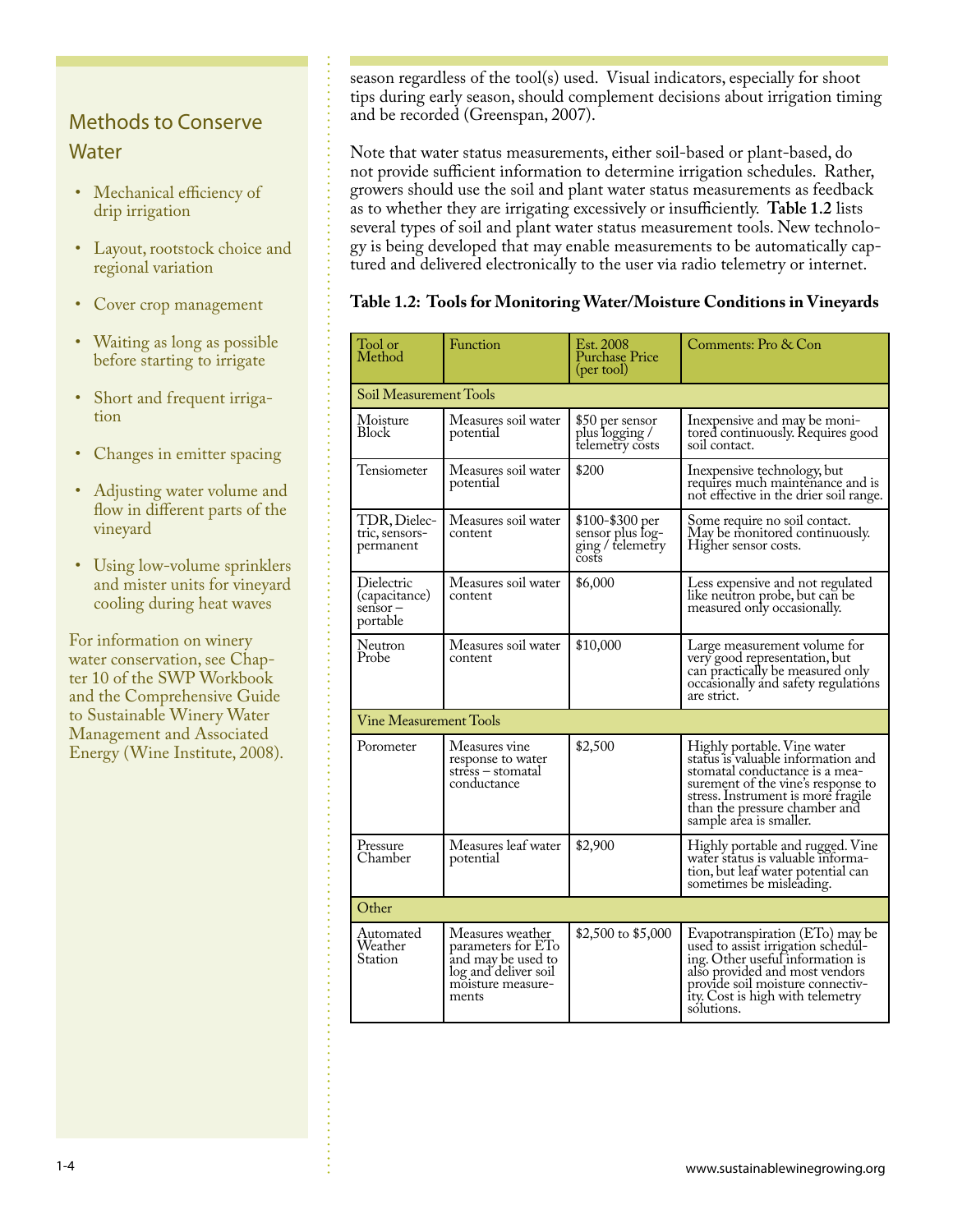#### **D. Other Methods to Conserve Water**

Other methods that growers can use to reduce water consumption are described below (Greenspan, 2007).

- Cover crop management: Some cover crops such as native perennial grasses create high competition for water. In water-shortage situations, disking of the cover crop is one possible way to manage competition from cover crops. Another approach is to aggressively mow cover crops or disk alternate rows when water is becoming scarce. This means the vineyard floor will be more conducive to a cooler microclimate for your fruit.
- **Waiting as long as possible before starting to irrigate:** Irrigating too early in the season is a common problem; it wastes water and causes excess vine growth. You can decide when to begin the irrigation season by looking at the shoot tip growth. Usually, vines do not require irrigation if the shoots are actively growing. However, if vine growth begins to slow down before vines have achieved the proper shoot length (3-4 feet or about 18-22 nodes), then irrigation must be applied to maintain continued, but slow, shoot elongation. •
- **Short and frequent irrigation:** Irrigating with small volumes and short periods of time between applications has several benefits. For example, instead of irrigating for five hours twice a week, two and a half hours four times a week may be more effective. Often, growers irrigating in this manner find that they can further reduce the overall volume applied. The downside to this approach is that it is less efficient to apply only small amounts of water, since more water is lost by evaporation. This may be mitigated by avoiding irrigations during the heat of the day. •
- **Changes in emitter spacing:** You can also use a greater number of emitters per vine (or per unit length) with smaller discharge rates rather than fewer emitters with higher rates. Laying out irrigation blocks based on patterns of soil uniformity is another wise move. Those are primarily decisions made at the time of vineyard design. •
- **Adjusting water volume and flow in different parts of the vineyard:** You can apply different water volumes in different sections of the vineyard. Figure out how much water can be applied without seeing much change in water content over a period of time using the soil moisture devices. Continuous measurement of soil moisture is especially useful for this purpose. If you don't know the depth of your root zone, you can use a backhoe to look at the soil profile in the vineyard and examine different portions of the vineyard. •
- **Using low-volume sprinklers and mister units for vineyard cooling during heat waves:** Some growers use overhead impact-type sprinklers to wet their vineyards during periods of high heat. This uses water at a high rate. Using low-volume cooling units may save many inches of water during a typical summer weather season. If impact sprinklers are used, cycle the system on and off during operation, allowing water to evaporate from the vines and soil between cycles. Use these systems only on heat-sensitive varieties. Also, canopy management to maintain a light foliar cover shading the fruit zone may reduce or eliminate the need for evaporative cooling during heat waves. •



December 2008 1-5



Irrigating too early in the season is a common problem; it wastes water and causes excess vine growth.